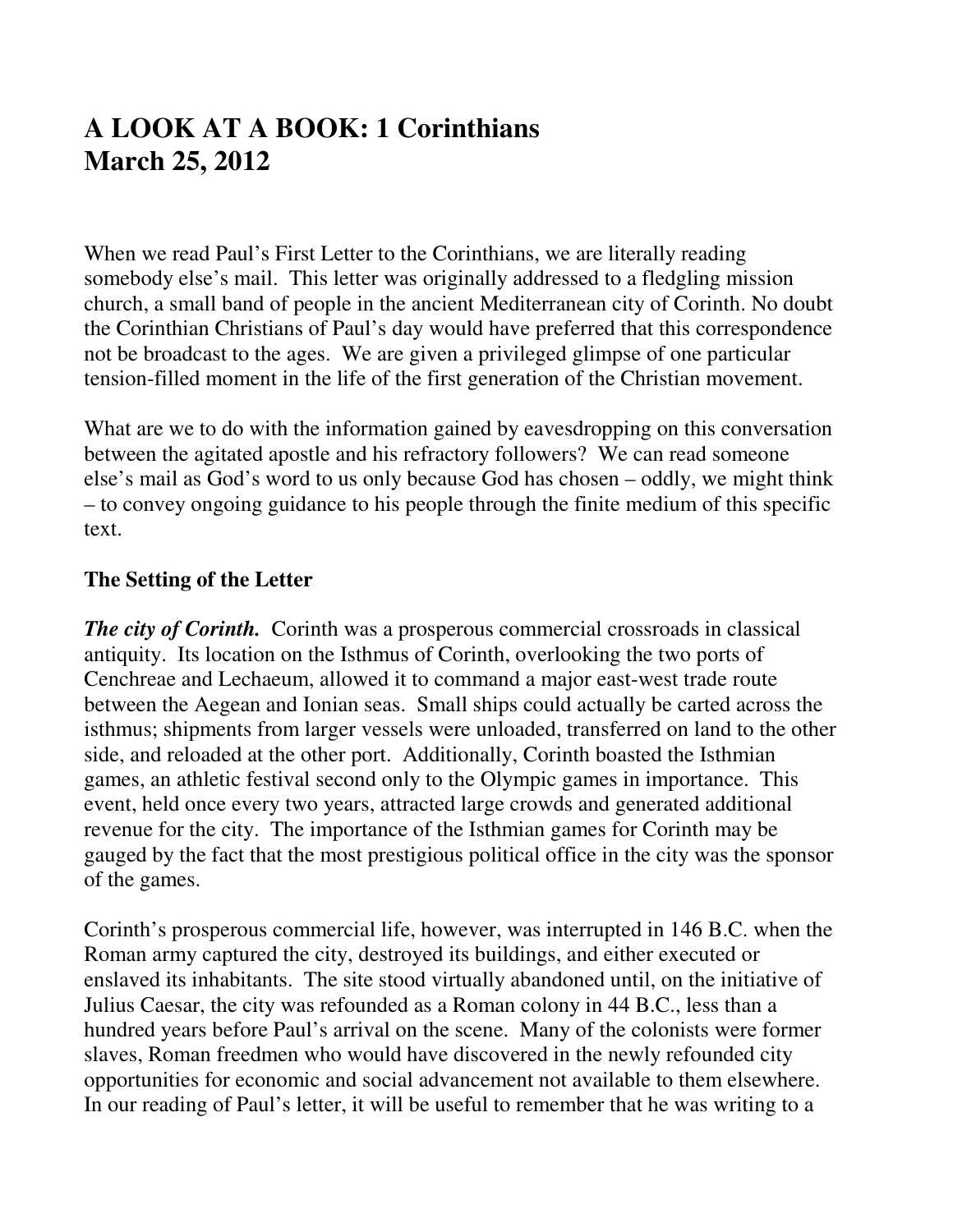church in a city only a few generations removed from its founding by colonists seeking upward social mobility.

The accounts of Strabo and of the second-century writer Pausanias indicate that the city supported numerous sites of pagan worship and was adorned by magnificent statues of gods and goddesses in public places, including a large statue of Athena in the middle of the *agora* (marketplace). The Corinthian Christians would have been confronted on a daily basis by these imposing symbolic reminders of the religiopolitical world out of which they had been called.

From Acts 18:1-17 we know that there was also a Jewish community in Corinth, as confirmed by a passing comment by Paul's contemporary, Philo of Alexandria (*Legatio ad Gaium* 281). An inscription referring to the "Synagogue of the Hebrews" has been found in the excavation of the site, but we have no information about the size of the Jewish community, and it appears from the content of Paul's letters to Corinth that most members of Paul's fledgling Christian community were of Gentile, rather than Jewish, ancestry. This meant that Paul was faced with a massive task of resocialization, seeking to reshape the moral imaginations of these Gentile converts into patterns of life consonant with the ways of the God of Israel.

*The occasion of the letter.* Paul had founded the Christian community in Corinth through his preaching and teaching (Acts 18:1-11); consequently, he describes himself as having planted the community (1 Corinthians 3:6), or having laid its foundation (3:10), or even as having "fathered" it (4:15). Paul spent eighteen months in Corinth (Acts 18:11), sufficient time to develop significant relationships there and to provide extensive instruction. In accordance with his mission of organizing new communities, once the church was up and running, he moved on. It is likely that Paul left Corinth during the year 51 A.D. and that this letter known to us as 1 Corinthians was written some time later, probably during the interval 53-55 A.D. The letter itself indicates that it was written from Ephesus during the spring of the year, prior to Pentecost (1 Corinthians 16:8). Paul had been away long enough for new problems and serious misunderstandings to arise within the Corinthian community. From the letter itself we learn that he had written to them at least once previously (5:9); this correspondence, unfortunately, is lost to us, unless a fragment of it is preserved in 2 Corinthians 6:14- 7:1.

Two convergent factors precipitated Paul's writing of 1 Corinthians. First, he had received a report from "Chloe's people" – presumably members of the household headed by a woman named Chloe – that there was serious dissension within the community (1 Corinthians 1:18; 18:18). Their report presumably also included alarming information about other problems within the Corinthians church: sexual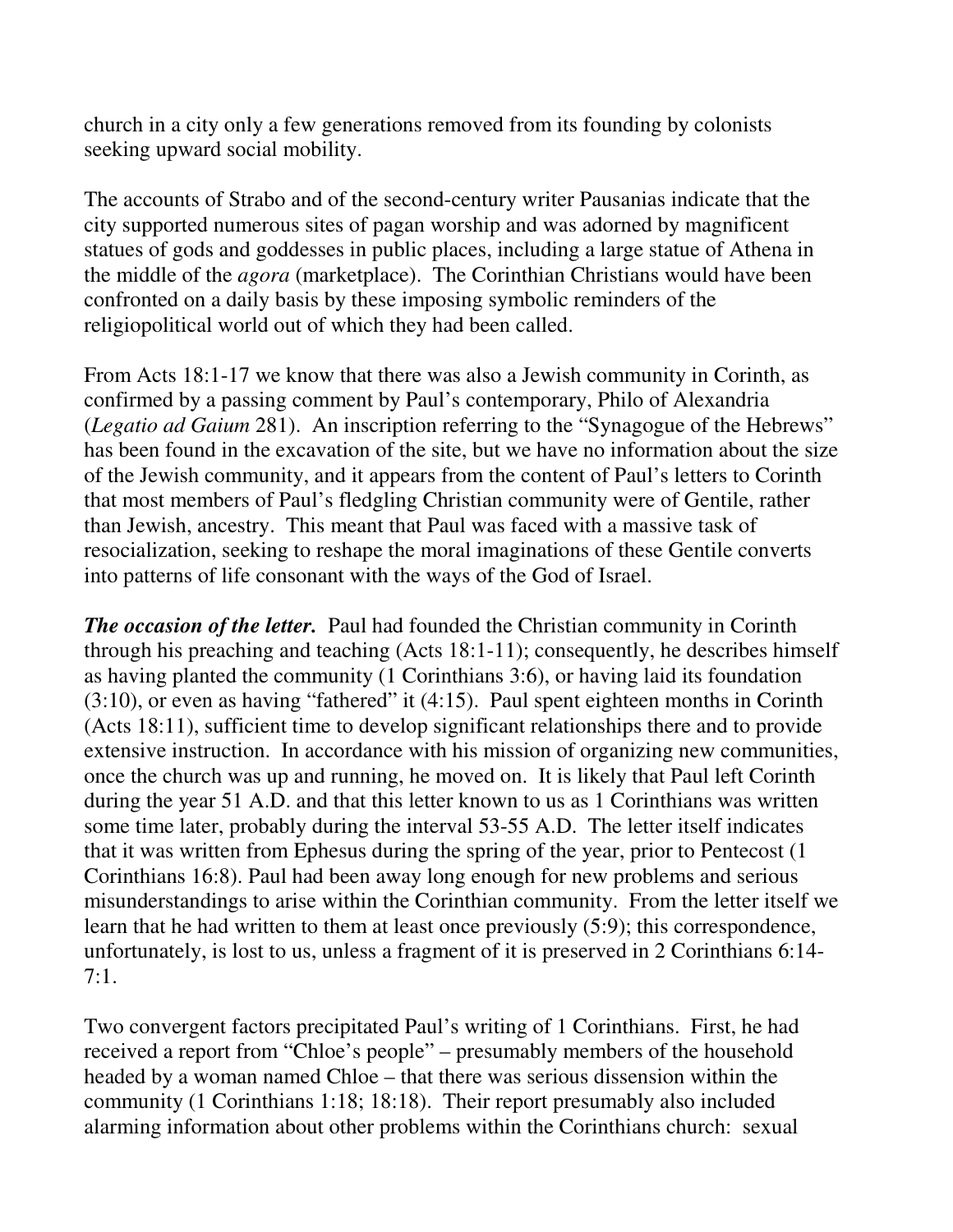immorality (5:1-8; 6:12-20), legal disputes (6:1), abuses of the Lord's Supper (11:17- 34), and controversies about the resurrection of the dead (15:1-58). Second, the Corinthians themselves had written to Paul (7:1a) asking for his advice about several things. Their letter had certainly posed questions about sex within marriage (7:1b-40) and eating meat that had been offered to idols (8:1-11:1); probably it had also raised the issues of spiritual gifts in the community's worship (12:1-14:40) and Paul's collection for Jerusalem (16:1-4).

The character of his response suggests that he sees the members of the Corinthian church as standing – contrary to their own self-perception – at a moment of crisis and testing (10:11-13). A longer visit will be required to sort out all the problems of which he has been apprised. The letter, then, is a stopgap measure until Paul himself can get there to deal with the issues in greater depth.

*The Corinthian church and its "theology."* The Corinthian church, founded by Paul, had been in existence for only about five years at the time of the writing of this letter. The community had a few Jewish members, including Crispus (1:14), described in Acts 18:8 as a leader of the Corinthian synagogue. Most of the members of the community, however, were Gentile converts. Some of these, like the Titius Justus mentioned in Acts 18:7, may have been attracted to Judaism before Paul came to Corinth to preach (i.e., they had been "Godfearers," Gentile adherents of the synagogue who had not taken the step of becoming full Jewish proselytes by undergoing circumcision). Because Christians met in private homes and had no public buildings, the size of their gathering was limited by the size of the villas of the most affluent members of the community. Such houses could have accommodated no more than 30 to 50 people for the common meal. It is, therefore, likely that there were several separate house church gatherings, meeting in the homes of leaders such as Stephanas (16:15-18). Over time, such house church communities might have developed different practices and even acknowledged different leaders, thus exacerbating the problem of factions within the community. If each of the factions mentioned in 1:12 represents a different house church (a possible but uncertain assumption), there might have been as many as 150 to 200 Christians in the city at the time of Paul's writing. It is impossible, however, to be certain about this; there could have been more or fewer.

One thing that we do know, however many Christians there may have been in Corinth, is that they represented a spectrum of differing social and economic classes, ranging from prosperous household heads to slaves. This socioeconomic diversity - highly unusual for any voluntary association either in the ancient world or today – created some tensions and difficulties within the church.